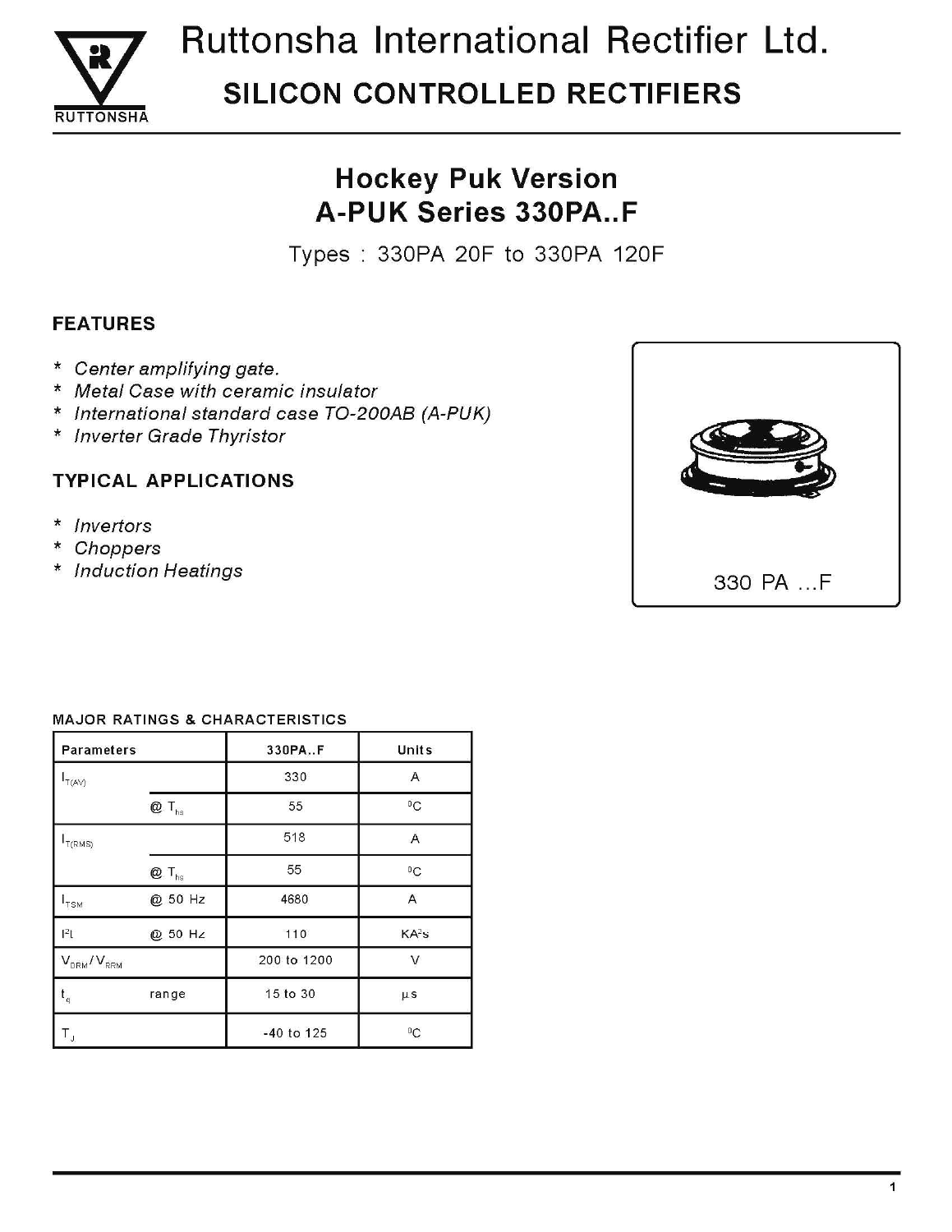330PA..F Series

#### ELECTRICAL SPECIFICATION **VOLTAGE RATINGS**

| Type Number | Voltage<br>Code | $V_{DRM} / V_{RRM}$ , maximum<br>repetitive peak voltage | $\bm{\mathsf{V}}_{\mathsf{RSM}}$ , maximum<br>non-repetitive peak voltage | I <sub>DRM</sub> / I <sub>RRM</sub> max.<br>$\mathsf{L} = \mathsf{T}$ , max.<br>m <sub>A</sub> |
|-------------|-----------------|----------------------------------------------------------|---------------------------------------------------------------------------|------------------------------------------------------------------------------------------------|
|             | 02              | 200                                                      | 300                                                                       |                                                                                                |
|             | 04              | 400                                                      | 500                                                                       |                                                                                                |
|             | 06              | 600                                                      | 700                                                                       |                                                                                                |
| 330PA.F     | 08              | 800                                                      | 900                                                                       | 40                                                                                             |
|             | 10              | 1000                                                     | 1100                                                                      |                                                                                                |
|             | 12              | 1200                                                     | 1300                                                                      |                                                                                                |

#### **ON-STATE CONDUCTION**

|                                         | Parameter                                                 | 330PA.F | Units             | Conditions         |                                                                |
|-----------------------------------------|-----------------------------------------------------------|---------|-------------------|--------------------|----------------------------------------------------------------|
| T(AV)                                   | Max. average on-state current                             | 330     | A                 |                    | 180 <sup>0</sup> conduction, half sine wave                    |
|                                         | @ heat sink temperature                                   | 55      | ${}^{0}C$         | double side cooled |                                                                |
| $\mathsf{I}_{\mathsf{T}(\mathsf{RMS})}$ | Max. RMS forward current                                  | 518     | $\mathsf{A}$      |                    | DC@55 <sup>0</sup> Cheat sink temperature (double side cooled) |
| $\mathsf{r}_{\texttt{TSM}}$             | Max. peak, one half cycle<br>non-repetitive surge current | 4680    | Α                 | $= 10ms$           | Sinusodial half wave,                                          |
| 1 <sup>2</sup> t                        | Maximum 1 <sup>2</sup> t for fusing                       | 110     | KA <sup>2</sup> S |                    | Initial $T_{\rm d} = T_{\rm d}$ max.,                          |
| $1^2 \sqrt{t}$                          | Maximum $12\sqrt{t}$ for fusing                           | 1100    | $KA^2\sqrt{s}$    |                    | $t = 0.1$ to 10ms. No voltage reapplied.                       |
| $V_{T(TO)}$                             | Threshold voltage                                         | 1.55    | $\mathsf{V}$      | $T_1 = T_1$ max.   |                                                                |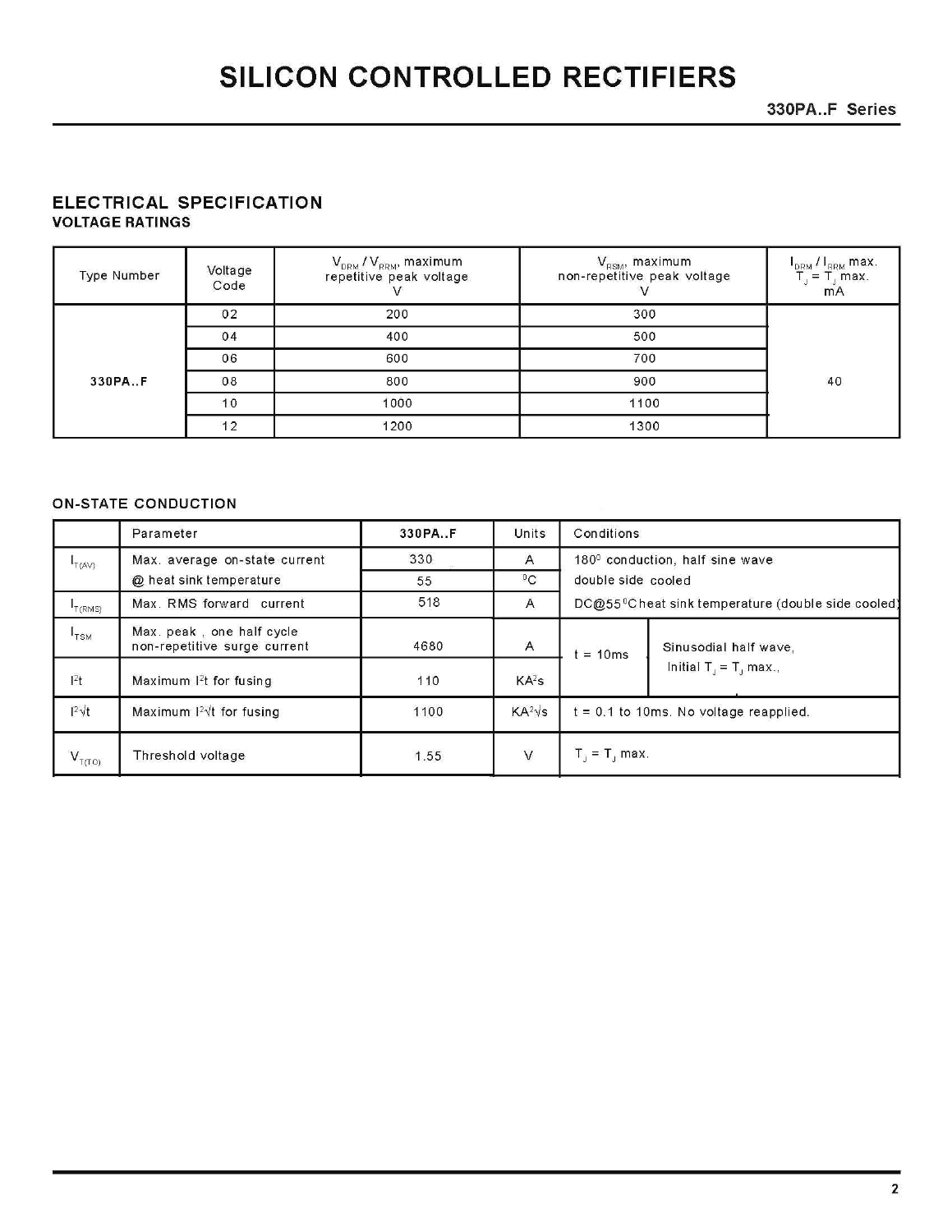330PA..F Series

#### **ON-STATE CONDUCTION**

|                          | Parameter                | 330PAF | Units     | Conduction                                                                                |
|--------------------------|--------------------------|--------|-----------|-------------------------------------------------------------------------------------------|
| $r_{t2}$                 | Forward slope resistance | 1.30   | $m\Omega$ | $T_{\rm d}$ = $T_{\rm d}$ max.                                                            |
| $\mathbf{V}_{\text{TM}}$ | Max. on state voltage    | 2.07   | V         | $ITM$ = 600A, T <sub>J</sub> = T <sub>J</sub> max., t <sub>p</sub> = 10ms sine wave pulse |
| $\mathsf{H}$             | Maximum holding current  | 600    | mA        | $T_{\rm d}$ = 25 <sup>0</sup> C, IT $>$ 30A                                               |
|                          | Latching current         | 1000   |           | $\Gamma_{\rm d}$ = 25ºC,V <sub>A</sub> =12V, Ra = 6Ω, I <sub>G</sub> = 1A                 |

#### **SWITCHING**

|       | Parameter                                                |             | 330PA.F |           | Conditions                                                                                                                                                                      |
|-------|----------------------------------------------------------|-------------|---------|-----------|---------------------------------------------------------------------------------------------------------------------------------------------------------------------------------|
| di/dt | Max. non-repetitive rate of rise<br>of turned-on current | 100         |         | $A/\mu s$ | $T_{\perp}$ = $T_{\perp}$ max. $V_{\text{DRM}}$ = rated $V_{\text{DRM}}$<br>$I_{\text{rad}} = 2 \times di / dt$                                                                 |
|       | Typical delay time                                       | 1 1         |         | $\mu s$   | $T_{\rm d}$ = 25 <sup>0</sup> C, $V_{\rm DM}$ = rated $V_{\rm DRM}$ , $I_{\rm TM}$ = 50A DC, $t_{\rm p}$ = 1 $\mu$ s<br>resistive circuit. Gate pulse: $10V$ , $5\Omega$ source |
|       |                                                          | Min<br>Max. |         |           | $T_J = T_J$ max, $I_{TM} = 300A$ , commutating di/dt = 20A/ $\mu$ s,                                                                                                            |
|       | Typical turn-off time                                    | 30<br>15    |         |           | VR = $50V$ . $t_{\circ} = 500 \mu s$                                                                                                                                            |

#### **BLOCKING**

|                   | Parameter                                             | 330PA.F | Units     | Conditions                                                                                                            |
|-------------------|-------------------------------------------------------|---------|-----------|-----------------------------------------------------------------------------------------------------------------------|
| dv/dt             | Maximum critical rate of rise of<br>off-state voltage | 500     | $V/\mu s$ | , $\tau_{\rm c}$ = T $_{\rm u}$ max,inear to 80% rated $\rm V_{_{DRM}}$ higher value<br>available on request          |
| <b>RRM</b><br>DRM | Max. peak reverse and off-state<br>leakage current    | 40      | mA        | $\mathcal{L}_\mathrm{f}$ = T $_\mathrm{f}$ max, rated $\mathsf{V}_{_\mathrm{DRM}}\mathcal{N}_{_\mathrm{RRM}}$ applied |

#### TRIGGERING

|                                              | Parameter                           | 330PA.F | <b>Units</b> | <b>Conditions</b>                                     |
|----------------------------------------------|-------------------------------------|---------|--------------|-------------------------------------------------------|
| $\mathsf{P}_{\mathsf{GM}}$                   | Maximum peak gate power             | 60      | W            | $T_1 = T_1$ max, f = 50Hz, d% = 50                    |
| $P_{G(A\vee)}$                               | Maximum average gate power          | 10      |              | $T_1 = T_1$ max, f= 50Hz, d% = 50                     |
| $I_{GM}$                                     | Max. peak positive gate current     | 10      | A            | $T_{J} = T_{J}$ max, $t_{n} \le 5$ ms                 |
| $+V_{\text{GM}}$                             | Max. peak positive gate voltage     | 20      | $\vee$       | $T_{j} = T_{j}$ max, $t_{p} \le 5$ ms                 |
| $-V_{\text{GM}}$                             | Max. peak negative gate voltage     | 5       |              |                                                       |
| $\mathsf{I}_{\mathsf{GT}}$                   | DC gate current required to trigger | 150     | mA           |                                                       |
| $V_{\text{GT}}$                              | DC gate voltage required to trigger | 3       | V            | $T_{d} = 25^{0}C, t_{n} \le 5$ ms                     |
| $\mathsf{I}_{\mathsf{GD}}$                   | DC gate current not to trigger      | 20      | mA           |                                                       |
| $\mathsf{V}_{\scriptscriptstyle\mathsf{GD}}$ | DC gate voltage not to trigger      | 0.25    | V            | $T_{J}$ = T <sub>J</sub> max, rated $V_{DRM}$ applied |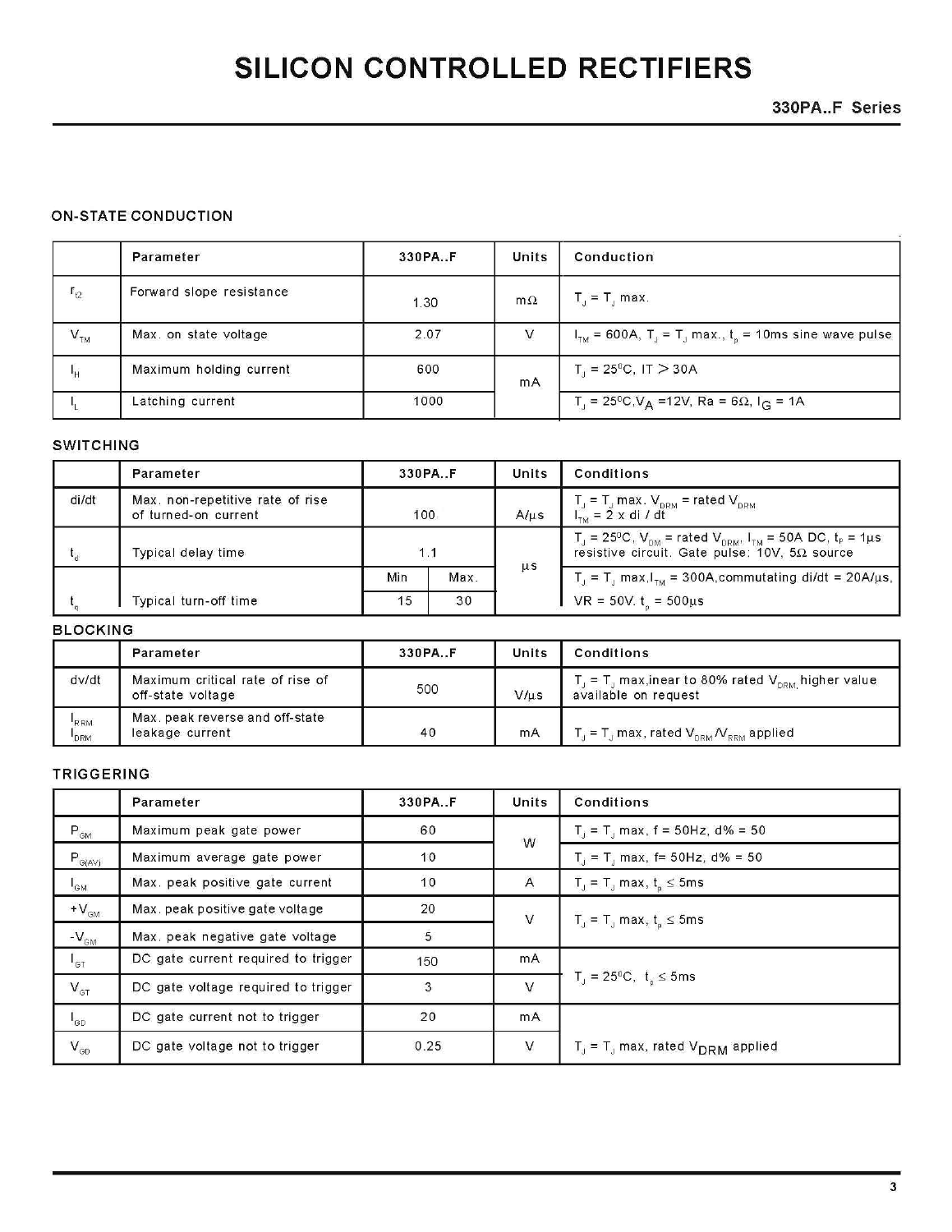330PA..F Series

#### THERMAL AND MECHANICAL SPECIFICATION

|                                | Parameter                                         | 330PAF             | Units      | <b>Conditions</b>               |
|--------------------------------|---------------------------------------------------|--------------------|------------|---------------------------------|
|                                | Max. junction operating temperature               | $-40$ to 125       | $^0C$      |                                 |
| $T_{\text{stg}}$               | Max. storage temperature range                    | $-40$ to $150$     |            |                                 |
| $\mathsf{R}_{\textsf{thJ-hs}}$ | Max. thermal resistance, junction<br>to heat sink | 0.08               | <b>K/W</b> | DC operation double side cooled |
| F                              | Mounting force, $\pm 10\%$                        | 4900<br>(500)      | Ν<br>(kg)  |                                 |
| wt                             | Approximate weight                                | 50                 | g          |                                 |
|                                | Case style                                        | To - 200AB (A-PUK) |            | See outline                     |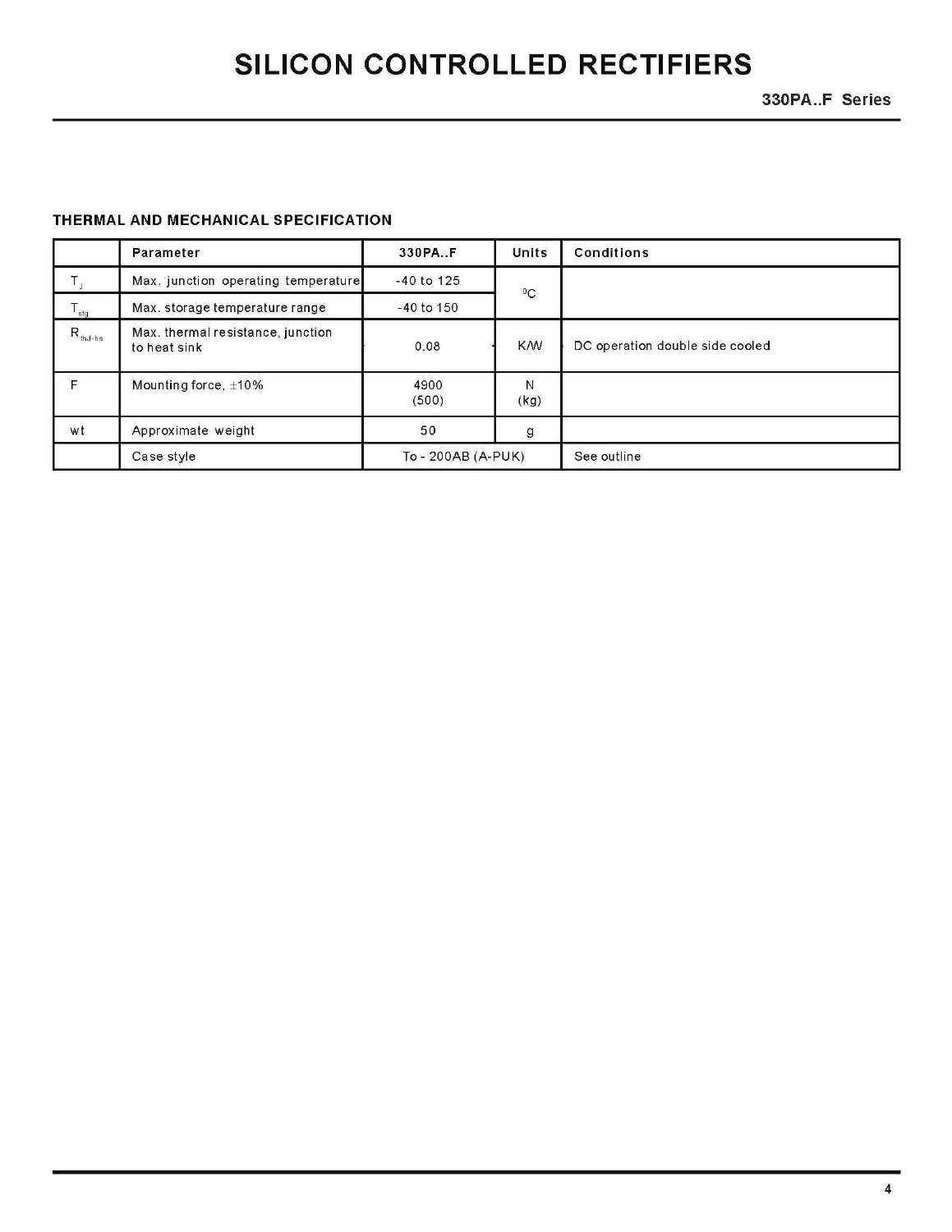



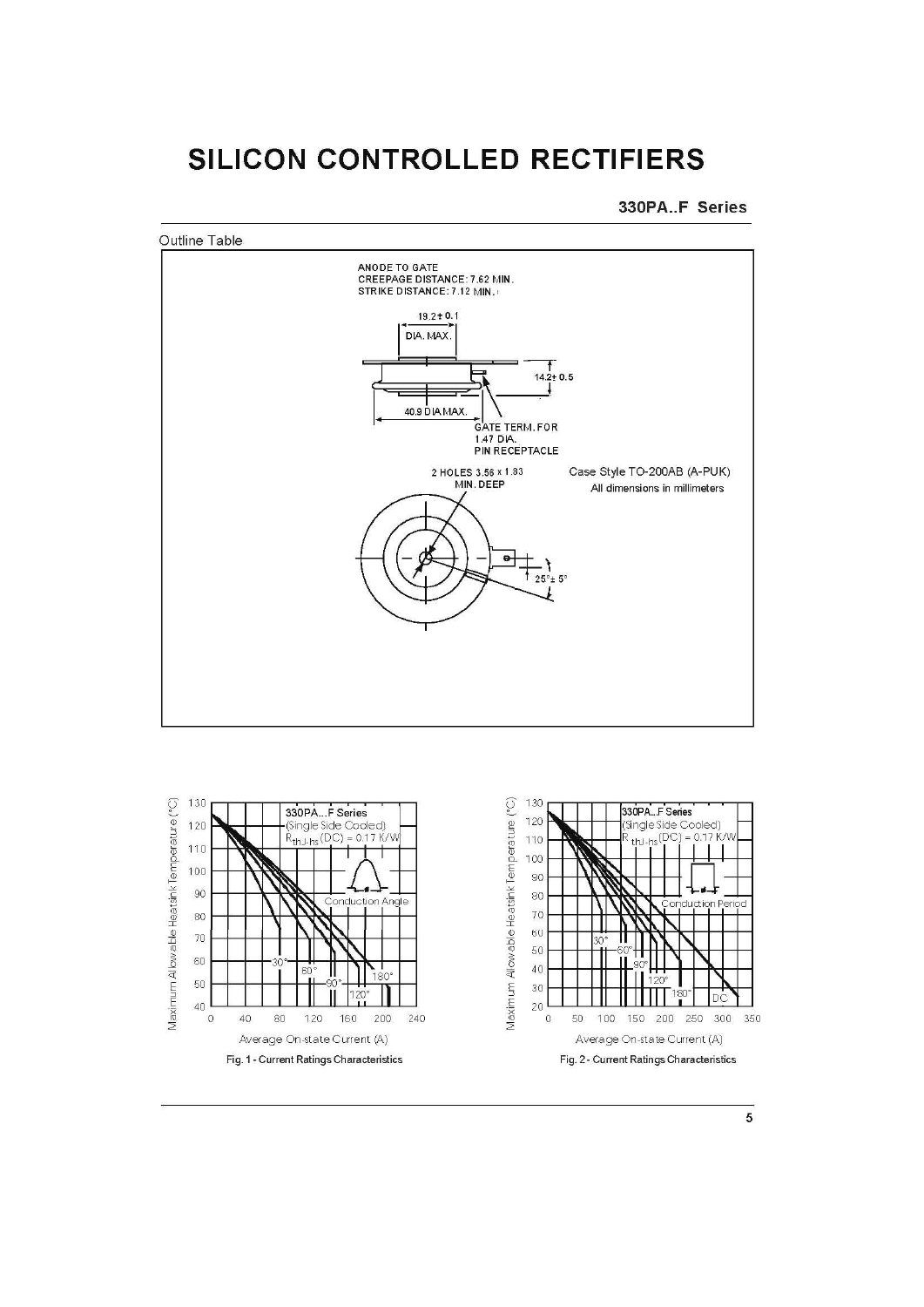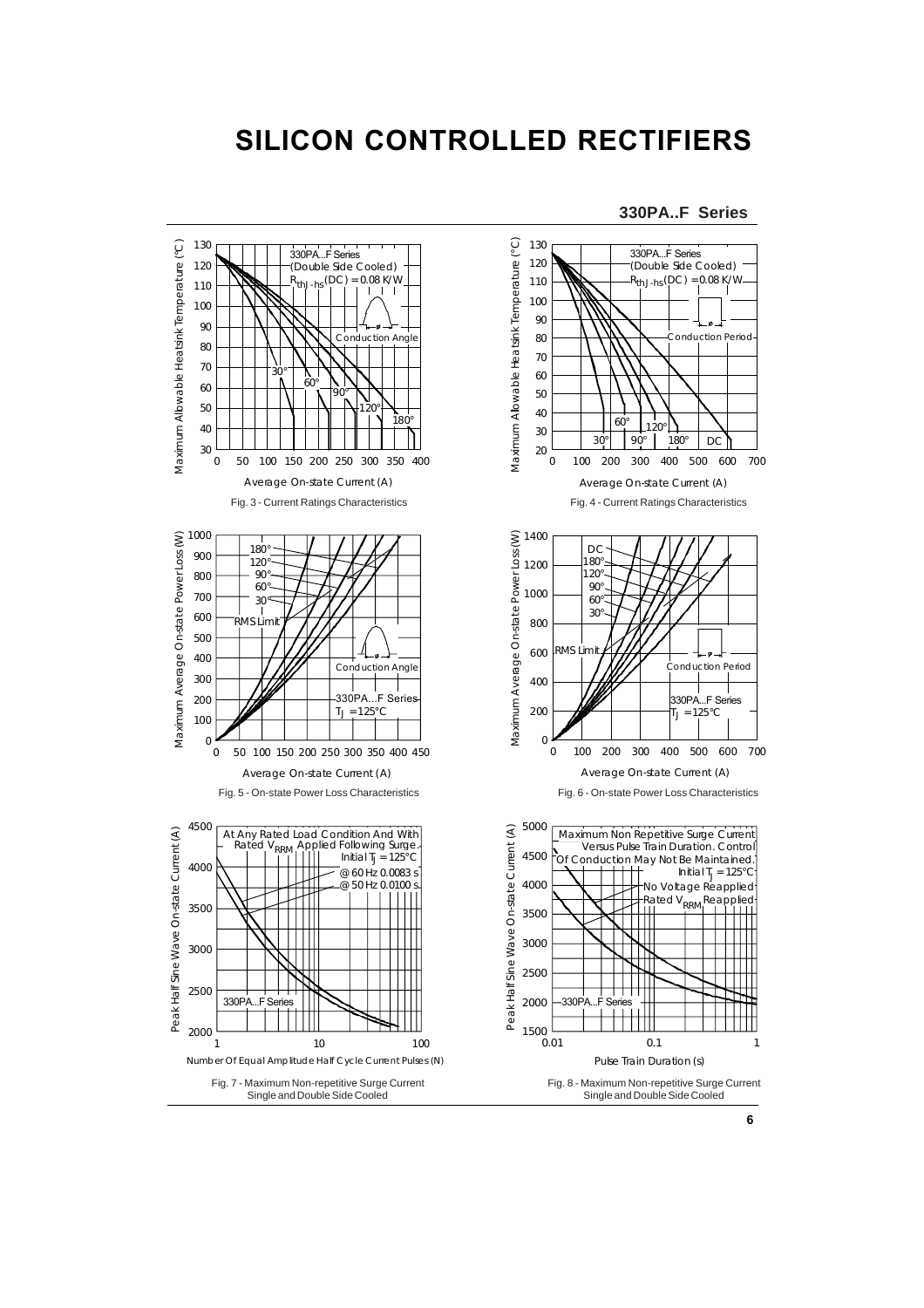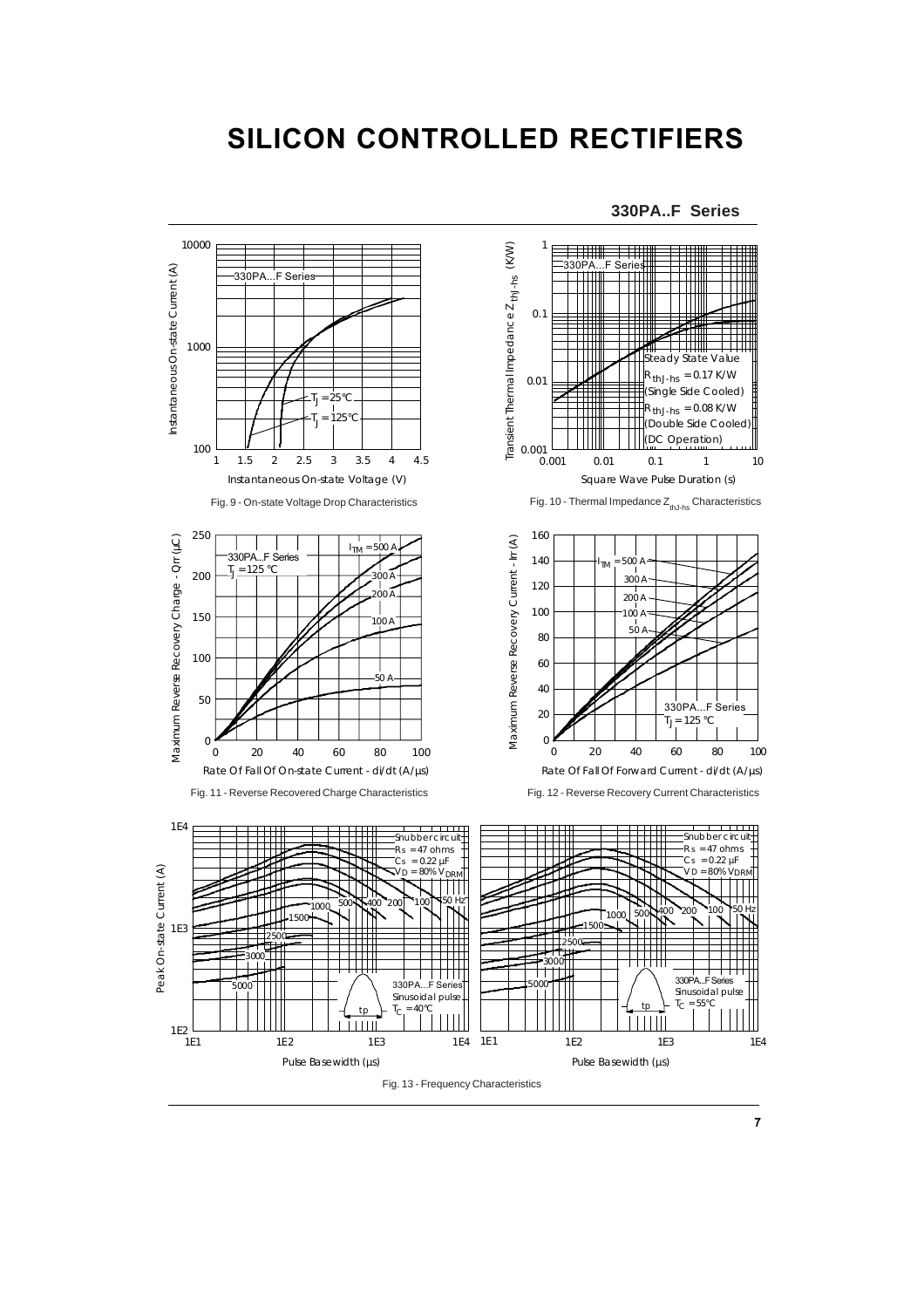